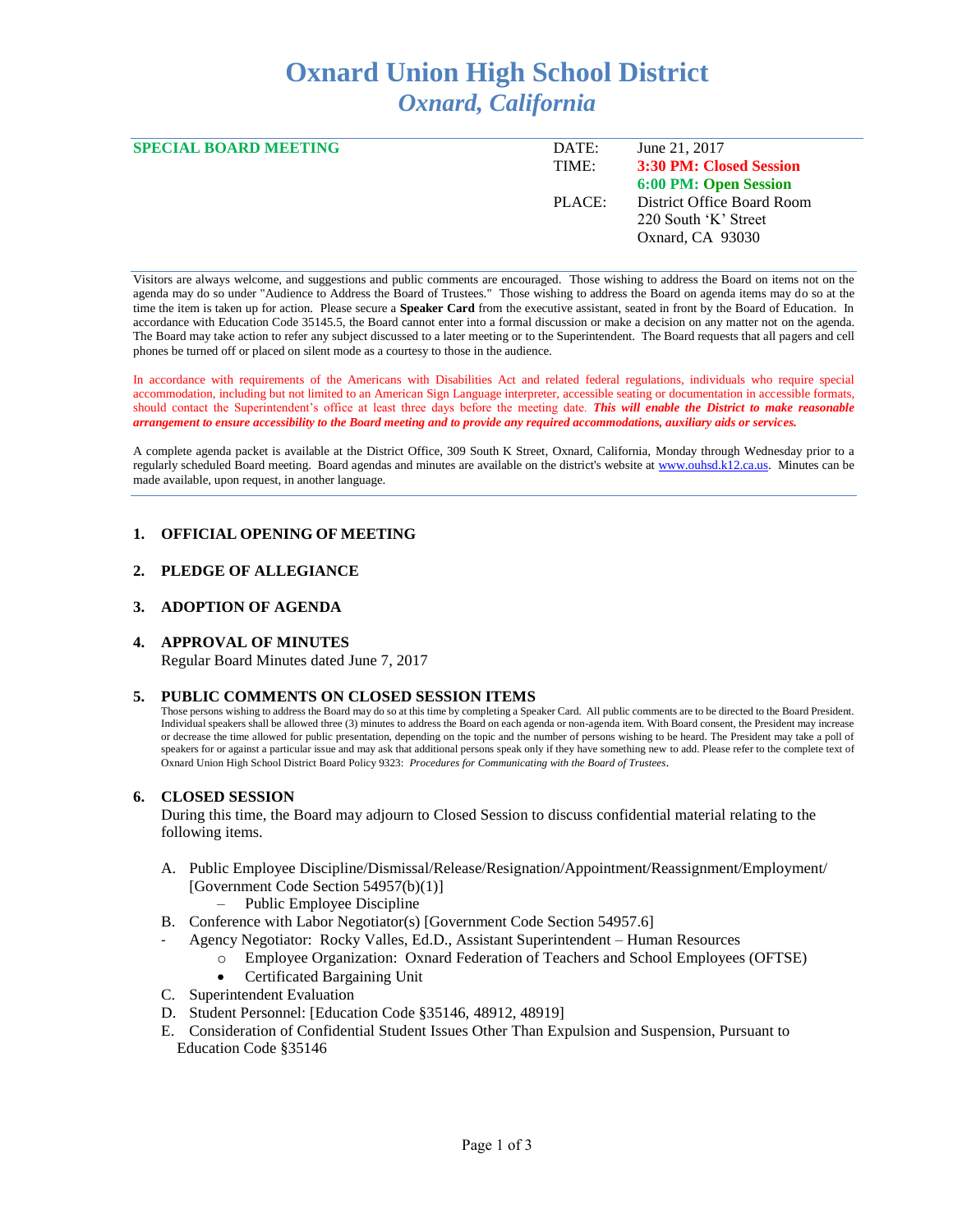## Special Board Meeting Agenda June 21, 2017

- F. Conference with Real Property Negotiator (Govt. Code § 54956.8) PROPERTY: 50-acres of 107.25 acres located at or near 1825 Camino del Sol, Oxnard, CA (southeast corner of N. Rose Ave. and Cesar Chavez Dr.) Ventura County Assessor Parcel No. 214-0-020-595 AGENCY NEGOTIATOR: Dr. Penelope A. DeLeon Superintendent of Schools NEGOTIATING PARTIES: Brian Edward Maulhardt, as Trustee of the Brian Edward Maulhardt Children's Support Trust UNDER NEGOTIATION: Price and terms of payment
- G. Conference with Real Property Negotiator (Govt. Code § 54956.8) PROPERTY: An approximate 5-acre portion of 49.36-acre Bell Ranch Property (agricultural property adjacent to Rancho Campana High School); Ventura County Assessor Parcel No. 156-0-180-385 AGENCY NEGOTIATOR: Dr. Penelope A. DeLeon Superintendent of Schools NEGOTIATING PARTIES: City of Camarillo UNDER NEGOTIATION: Price and terms of payment CONFERENCE WITH LEGAL COUNSEL-ANTICIPATED LITIGATION
- H. CONFERENCE WITH LEGAL COUNSEL-ANTICIPATED LITIGATION Significant exposure to litigation pursuant to paragraph (2) of subdivision (d) of Section 54956.9: One case
- I. Conference with Real Property Negotiator (Govt. Code § 54956.8) PROPERTY: Multiple District-owned parcels, including: (1) Bell Ranch Property, Assessor Parcel No. ("APN") 156-0-180-385, Camarillo, California; (2) South of Oxnard High School, APN 183-0-030-180; (3) District Office Campus, 220, 309, and 315 South K Street, Oxnard, CA, APNs 202-0-010-630 & -740; (4) Hueneme Road Adult School, 527 W Hueneme Road, Oxnard, CA, APN 222-0-082-625; (5) 280 and 300 Skyway Drive, Camarillo, CA, APN 230-0-130-105; and (6) 15 Stearman Street, Camarillo, CA, APN 230-0-130-115 AGENCY NEGOTIATOR: Dr. Penelope A. DeLeon Superintendent of Schools NEGOTIATING PARTIES: To be determined UNDER NEGOTIATION: Price and terms of payment.

## **7. RECONVENE IN PUBLIC: REPORT ON CLOSED SESSION ACTION**

## **8. PUBLIC COMMENTS TO ADDRESS THE BOARD OF TRUSTEES**

Those persons wishing to address the Board may do so at this time by completing a Speaker Card. All public comments are to be directed to the Board President. Individual speakers shall be allowed three (3) minutes to address the Board on each agenda or non-agenda item. With Board consent, the President may increase or decrease the time allowed for public presentation, depending on the topic and the number of persons wishing to be heard. The President may take a poll of speakers for or against a particular issue and may ask that additional persons speak only if they have something new to add. Please refer to the complete text of Oxnard Union High School District Board Policy 9323: *Procedures for Communicating with the Board of Trustees.*

## **9. SUPERINTENDENT'S REPORT**

## **10. CONSENT ITEM**

#### **Educational Services**

- **A.** Consideration of Approval of Revision of Job Description: *Desktop Support Technician I* [Second Reading]
- **B.** Consideration of Approval of Stipulated Student Expulsions by Agreement of the School Principal, the Student, and the Student's Parent/Guardian, as per Board Policy 5144, Section 22

#### **Human Resources**

**C.** Consideration of Approval of Personnel Items

## **11. ACTION ITEMS**

## **Business Services**

- **A.** Consideration of Approval of Emergency Facility Repair/Replacement Projects
- **B.** Consideration of Approval of Amendment #2 to the Contract for Architectural Services with WLC Architects